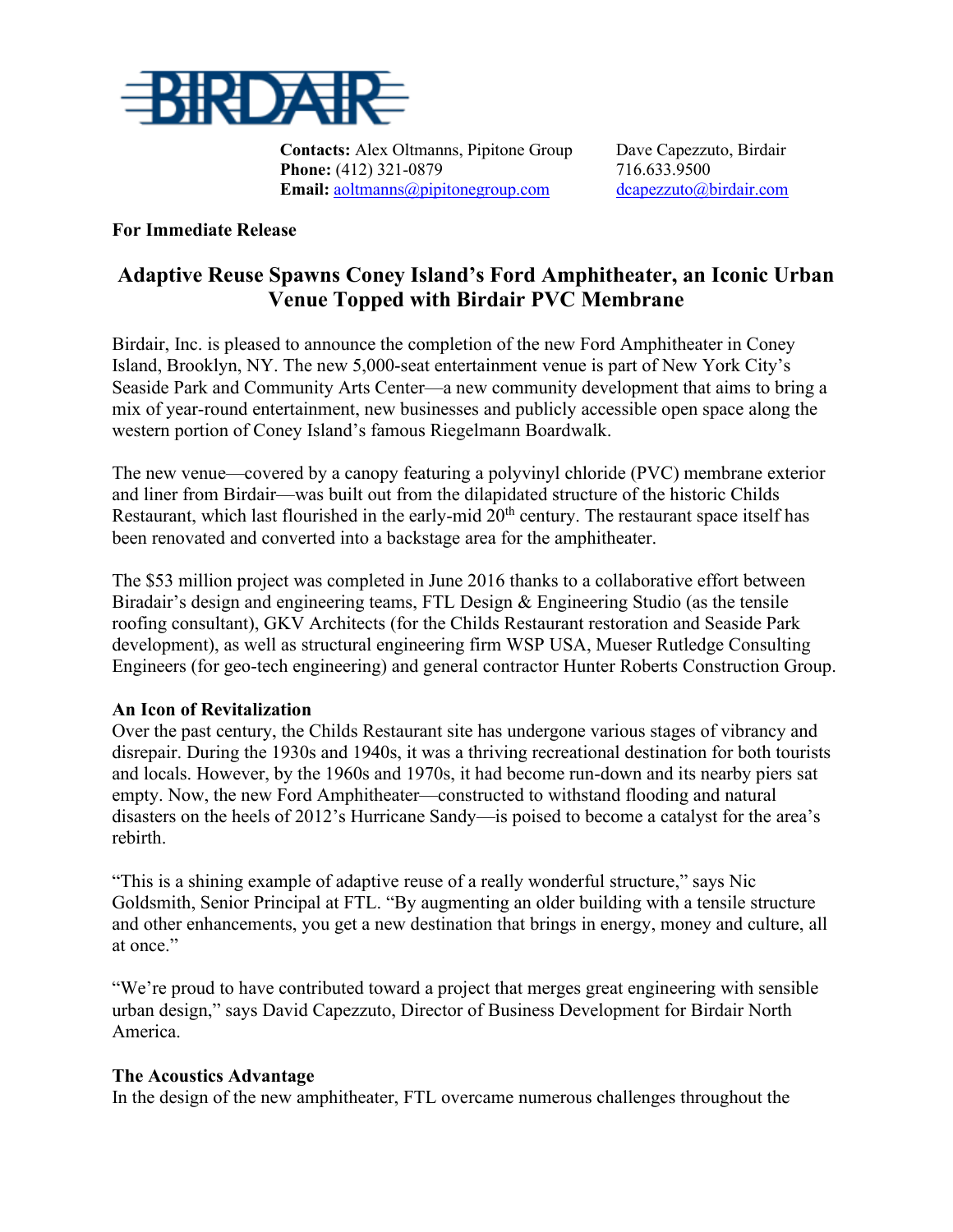process. The venue needed an iconic look and an open feel, but it couldn't overpower the historic landscape of Coney Island. In addition, with its location adjacent to a retirement community, creating a structure with exceptional acoustic insulation was essential—as was maintaining a refreshing, open-air experience.

"Birdair, with their expertise and knowledge, came up with a sandwiched system that was able to absorb enough sound to create an acoustically neutral space," says Goldsmith.

## **About the Roofing Structure & PVC Membrane**

The new roof on the Ford Amphitheater, designed, engineered and installed by Birdair, features approximately 40,900 square feet of a [PVC membrane](http://www.birdair.com/tensile-architecture/membrane/pvc?utm_source=vocus&utm_medium=press-release&utm_content=gran-carpa-project&utm_campaign=2015-public-relations) exterior and 32,565 square feet of a PVC membrane liner, with two acoustical curtains. These curtains are supported by two pairs of structural steel leaning arches that define smaller scaled fabric fields, allowing for demountable functionality to make the venue hospitable year-round. The structure's clear span arches also extend for over 100 feet, providing infrastructure support for sound and lighting fixtures and create uninterrupted sight lines.

"The intricate complexities of the site and its use required a seasonal structure that could be demounted during the off season and stored on site. Fabric solutions offer one of the few possibilities for such a condition and the PVC fabric was especially well suited for this application," says Goldsmith.

PVC membrane is a cost-effective alternative to traditional roofing systems and can be produced in a multitude of colors to coordinate with individual building project needs. When produced in bright white, this flexible fabric membrane reduces radiant heat gain, keeping interior temperatures cooler during warmer weather conditions. Technically, PVC is a molecule comprised of carbon, hydrogen and chlorine. The combination of these elements results in a single-ply membrane that is simple to manufacture. During fabrication, remnants can be recycled and melted down to be reproduced, resulting in less waste.

Because PVC is a thermoplastic, this membrane can be softened into a semi-solid state and infused with UV light inhibitors and anti-soiling fungicides. During installation, multiple sheets of the fabric can be overlapped and fused together in a process known as weldable seam technology. Once cooled at room temperature, these sheets form one continuous membrane.

Lastly, PVC membrane is fire resistant and meets numerous energy code standards, including those set by the U.S. Environmental Protection Agency and the U.S. Department of Energy.

*About Birdair: Birdair, Inc. is the leading specialty design build contractor of custom tensile structures throughout the world. In addition to pre-construction services such as design assistance, budgeting, construction methodologies and project scheduling, Birdair provides design-build solutions in all aspects of project design, fabrication, installation and maintenance. The company offers a selection of architectural fabric membranes, including PTFE fiberglass, ETFE film, PVC and Tensotherm™, an insulated tensioned membrane system. Birdair, based in Buffalo, NY, is a member of the Taiyo Kogyo Group, with operations serving North and South*